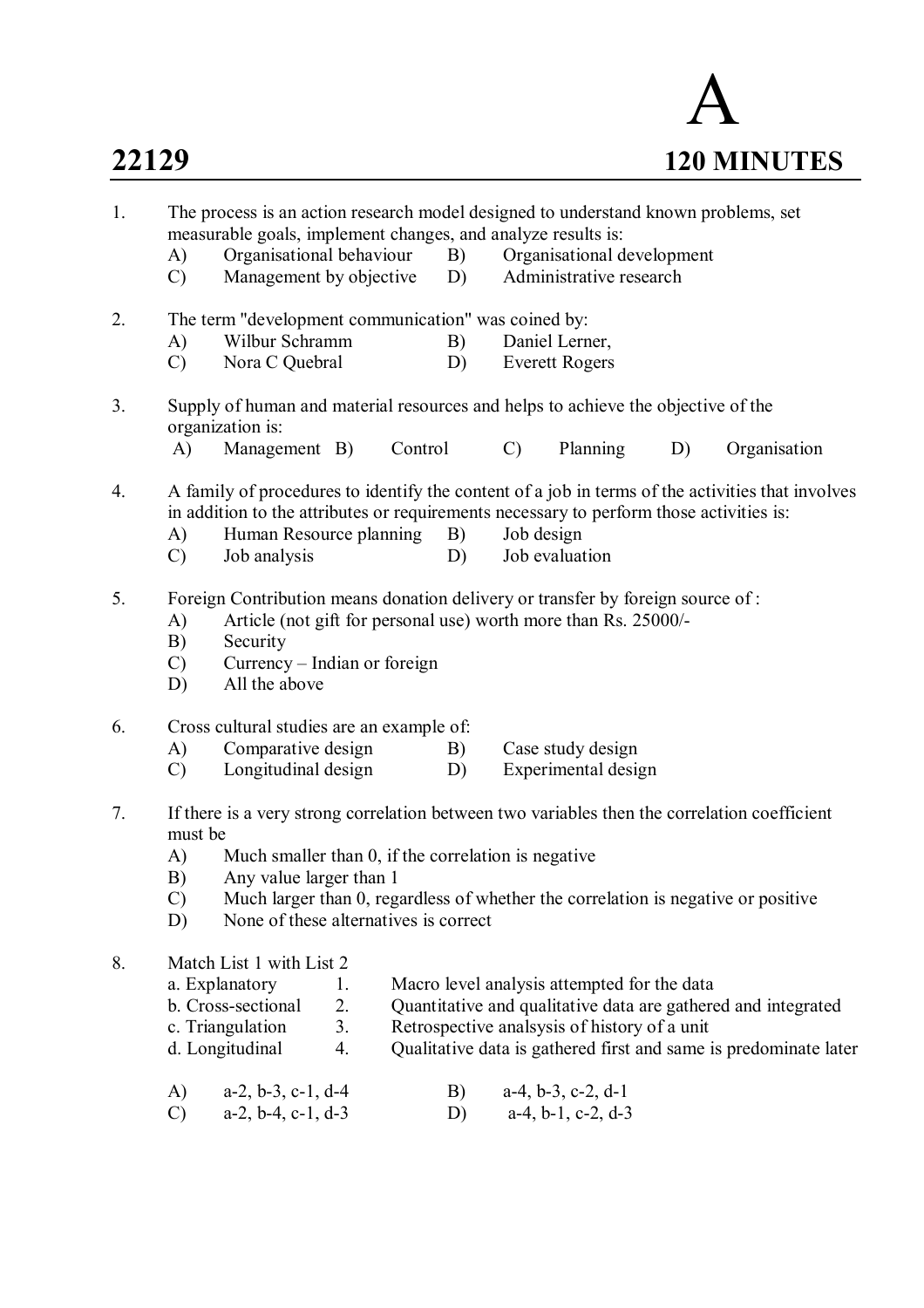- 9. Choose the correct sequence of intervention research:
	- A) Identification of problem-Selection of Research design- Need Assessment Preintervention data-Intervention-Post intervention data-drawing inference
	- B) Identification of problem-Need Assessment-selection of Research design-- Intervention - Pre-intervention data -Post intervention data-drawing inference
	- C) Identification of problem-selection of Research design- Need Assessment Intervention-Pre-intervention data- Post intervention data-drawing inference
	- D) Identification of problem-Need Assessment-selection of Research design-Preintervention data-Intervention-Post intervention data-drawing inference
- 10. Ethno-methodological study is:
	- A) Analytical study B) Experimental study
	- C) Philosophical approach D) Sociological approach
- 11. Qualitative research is associated with
	- A) Emphasis on greater sample
	- B) Unstructured, flexible methodology
	- C) Structured rigid methodology
	- D) Measurement of variables
- 12. Who challenged "Is Social Work a Profession?" at the National Conference of Charities and Corrections?
	- A) Gordon Hamilton B) Abraham Flexner
	- C) Jane Adams D) Mary Richmond

13. Match List 1 (Mile stones in the history of social work) with List 2. (Persons related to it): a. Settlement Home 1. Ida B Wells

- b. Jewish Family and Children's Service of Colorado 2. Alfred Neumann c. World of occupational social work 3. Frances Feldman
- c. World of occupational social work
- d. Racial issues of African Americans 4. Jane Addams
- 
- 
- -
- A) a-4, b-1, c-3, d-2 B) a-4, b-3, c-1, d-2 C) a-4, b-2, c-3, d-1 D) a-1, b-2, c-3, d-4

14. An early attempt to draft a code of ethics for Social work is credited with:

- A) Jane Addams B) Mary Richmond<br>
C) Patricia McGrath D) Reamer Frederic
- $(C)$  Patricia McGrath  $(D)$
- 15. The first legislation for social security in India was concerned with:
	- A) Provident Fund B) Child Labour
	- C) Maternity Benefit D) Workmen compensations
- 16. Assertion (A): The absence of social justice results in social oppression. Reason (R): Social workers apply strategies to advance growth and changes among vulnerable groups.
	- A) Both (A) and (R) are correct
	- B) Both (A) and (R) are not correct
	- $(C)$  (A) is correct, but  $(R)$  is not correct
	- D) (A) is not correct, but  $(R)$  is correct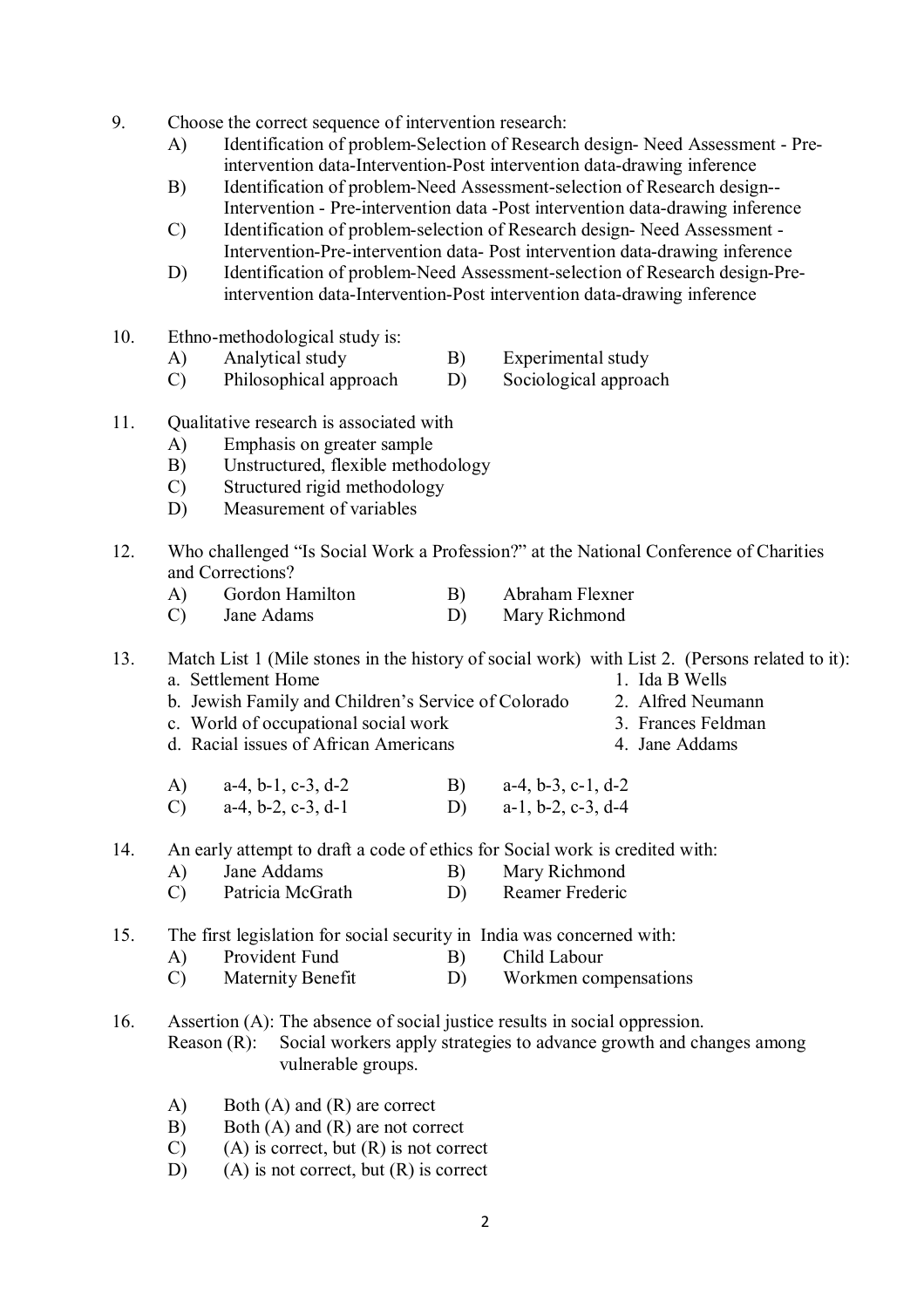17. Assertion (A): Social Justice and Social Work cannot be separated

Reason (R): The primary mission of Social work profession is to enhance human well-being and help meet the basic human needs of all people, especially people who are vulnerable, oppressed and living in poverty.

- A) Both (A) and (R) are not correct
- $B)$  (A) is correct, but  $(R)$  is not correct
- $(C)$  (A) is not correct, but  $(R)$  is correct
- D) Both (A) and (R) are correct
- 18. Choose the correct sequence of history of Social Work:
	- A) Charity Organisation Society, Hull House, Settlement House Movement, Neighbourhood Guild, Children's Bureau
	- B) Charity Organisation Society, Settlement House Movement, Hull House, Neighbourhood Guild, , Children's Bureau
	- C) Charity Organisation Society, Settlement House Movement, Children's Bureau, Neighbourhood Guild, Hull House,
	- D) Charity Organisation Society, Settlement House Movement, Neighbourhood Guild, Hull House, Children's Bureau
- 19. The UNCRC stands for:
	- A) United Nations Convention on the Rights of Children
	- B) United Nations Congress on the Rights of the Child
	- C) United Nations Convention on the Rights of all Children
	- D) United Nations Convention on the Rights of the Child

20. The process of examining a problem to determine its cause, severity, and course which is necessary to design an effective intervention plan is:

- A) Psycho-social study B) Assessment
- C) Evolution D) Social diagnosis
- 21. Who among the following is associated with "Ghar Bachao Ghar Banao Andolan?"
	- A) Anna Hazare B) Jyotiba Phule
	- C) Medha Patkar D) Baba Amte
- 22. The part of constitution of India which includes the concept of welfare states:
	- A) Fundamental Rights B) Directive principles
		- C) Fourth schedule D) Preamble
- 23. The Constitution of India was enacted by the Constituent Assembly set up------.
	- A) Under the Cabinet Mission Plan, 1946
	- B) By the Indian National Congress
	- C) Through a resolution of the Provisional government
	- D) Under the Indian Independent Act, 1947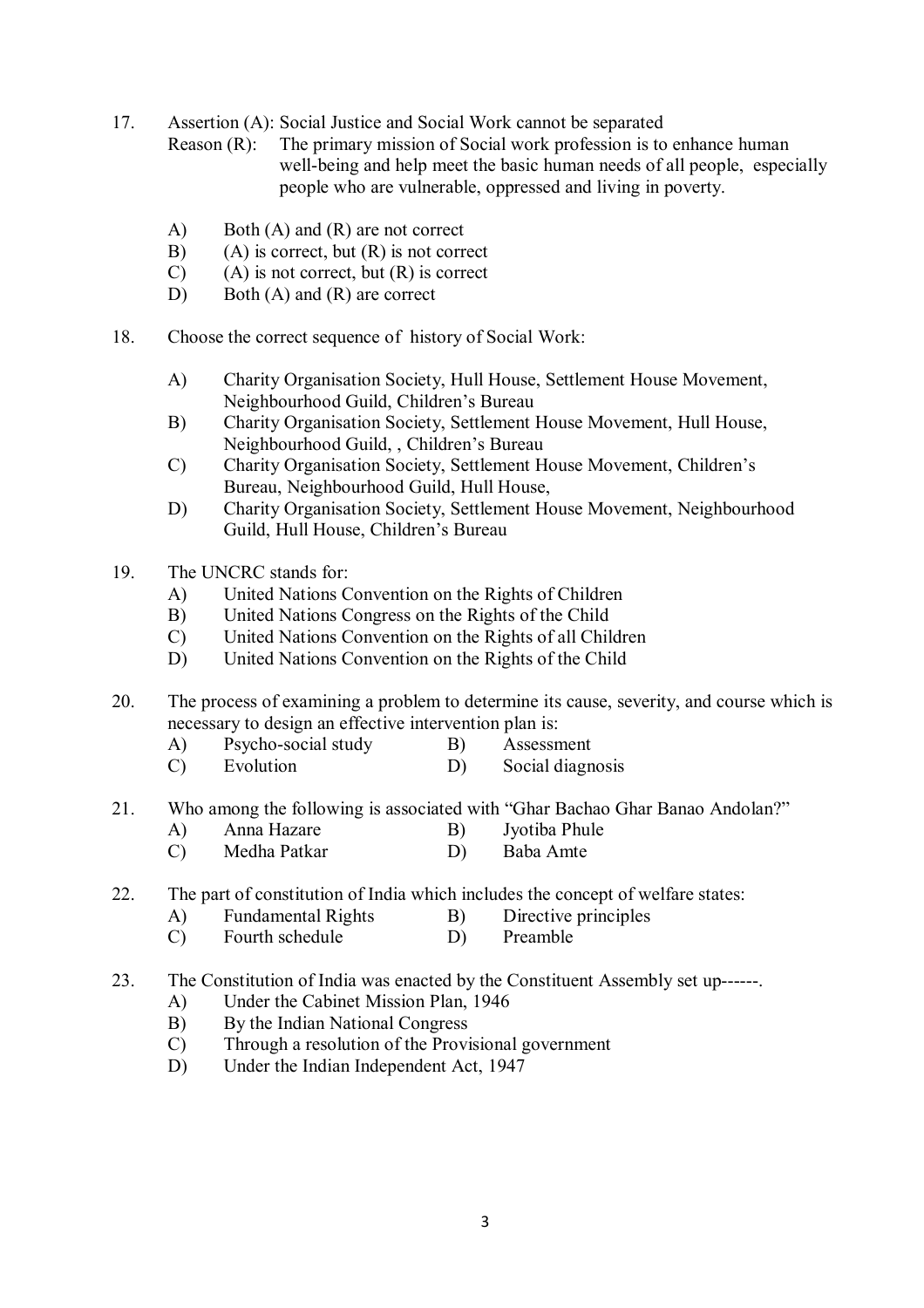- 24. According to the National Human rights Commission (NHRC) Act, 1993, who amongst the following can be its Chairman?
	- A) Only a retired Chief Justice of India
	- B) Any serving judge of the Supreme Court
	- C) Any serving judge of the high court
	- D) Only a retired Chief Justice of High Court
- 25. ------- is a bulwark of personal freedom.
	- A) Habeas Corpus B) Mandamus
	- C) Quo Warranto D) Certiorari
- 26. Which of the following attribute is related to quantitative research?
	- A) Covers multiple issues but assembles required information
	- B) Explores experiences, meanings, perceptions and feelings
	- C) Describes themes<br>D) Explains prevalen
	- Explains prevalence, incidence, extent, nature of issue, opinions and attitude
- 27. Choose the correct statements:
	- 1. Writing a literature review should be thematic in nature, based on main themes, follow a logical progression and various arguments should be substantiated from the literature and adhere to an acceptable academic referencing style.
	- 2. Literature review provides theoretical background to a study
	- 3. It helps contextualise the findings by comparing them with what others found out in relation to the enquiry.
	- 4. The function of literature review is to provide reliable research findings
	- A)  $1, 2 \& 3$  only B)  $2, 3 \& 4$  only C)  $1, 3 \& 4 \text{ only}$  D)  $1 \& 2 \text{ only}$
- 28. An Independent variable can be defined as:
	- A) Outcome/effect variable B) Extraneous variable
	- C) Change variable D) Confounding variable
- 29. Assertion (A): While Drawing conclusions about a hypothesis, two types of errors can occur. Type I error and Type II error.

Reason (R): Type I error where the null hypothesis is rejected when it is actually true and a Type II error where the null hypothesis is accepted when it is false.

- A) Both (A) and (R) are true and (R) is the correct explanation of (A)
- B) Both (A) and (R) are true and (R) is not the correct explanation of (A)
- $(C)$  (A) is true but  $(R)$  is false.
- D) (A) is false but  $(R)$  is true
- 30. To be most effective, Project Log FRAME should be prepared by:
	- A) Project Management team
	- B) Clients
	- C) Project management and stakeholders
	- D) Expert consultants and stake holders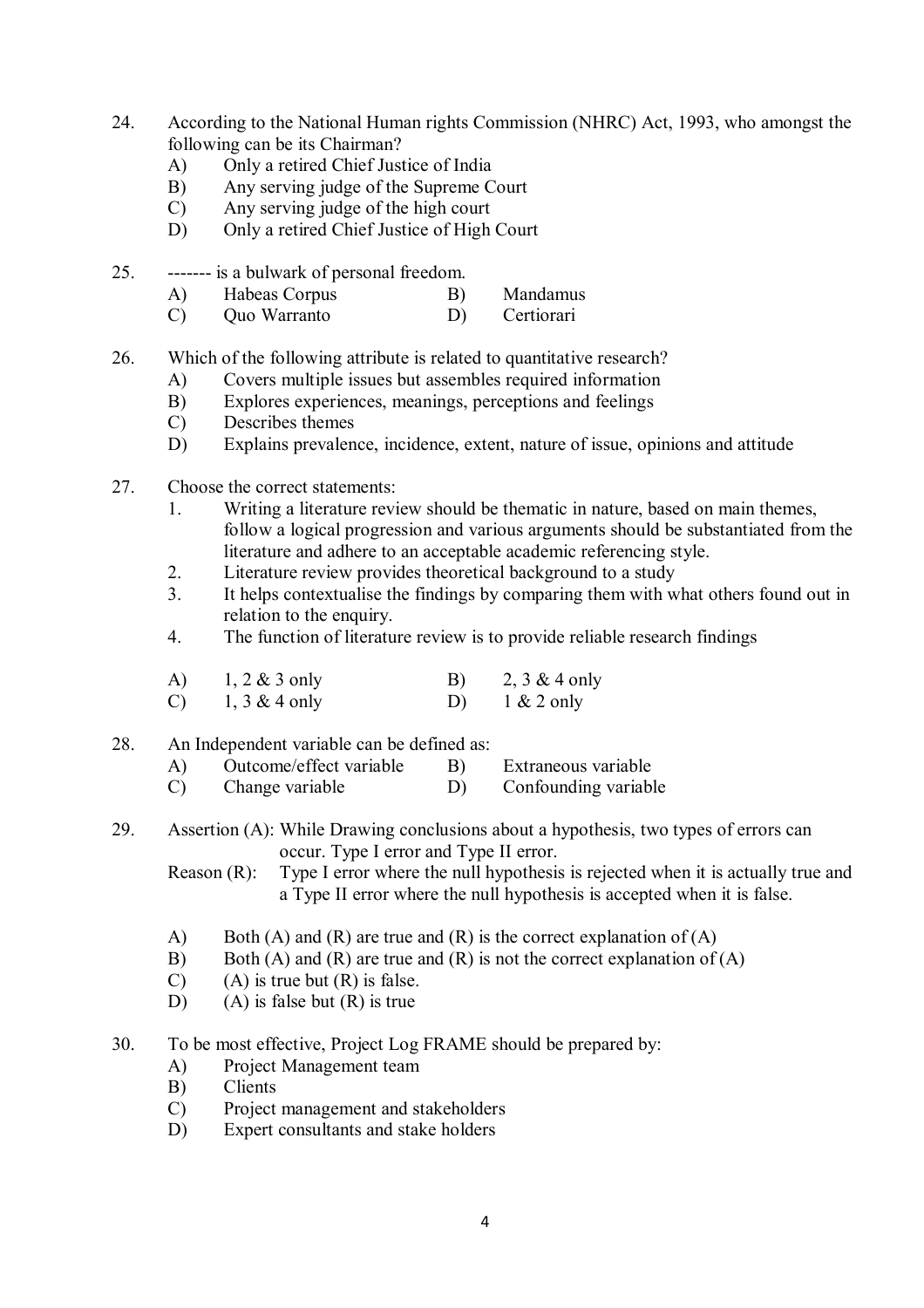- 31. The Outcome of a project can be measured by:
	- A) The degree to which project disbursements are on track
	- B) The effect a project has on its clients' behavior or performance
	- C) The leading indicators of Goal level results
	- D) The degree to which the project's Outputs are completed on a timely basis
- 32. Choose the statements which are true:
	- 1. The End-of-Project success is measured at the outcome level
	- 2. All of the conditions necessary for the project's success must be fully under the control of project management
	- . 3. Although the project management team is concerned about and focused on Outcome achievement, its Manageable Interest (real accountability), is related to the achievement of the Outputs
	- 4. The Outcome of a project is outside the manageable interest of the project management.

| A)            | $1, 2 \& 3$ only | 2, $3 & 4$ only  |
|---------------|------------------|------------------|
| $\mathcal{C}$ | $1, 2 \& 4$ only | $1, 3 \& 4$ only |

- 33. Choose the correct sequence of Logical Framework Approach:
	- A) Getting to know the context- Identifying the stakeholders- Choosing the project's main strategy -Formulating the objectives tree – problem tree analysis-verifying the project design-Formulating the logframe
	- B) Identifying the stakeholders- Getting to know the context- Choosing the project's main strategy -Problem tree analysis- Formulating the logframe- Verifying the project's design
	- C) Problem tree analysis-formulating objectives-choosing projects main strategygetting to know the context-formulating the logframe-verifying the project design
	- D) Getting to know the context- Identifying the stakeholders- Problem tree analysis-Formulating the objectives tree- Choosing the project's main strategy- Formulating the logframe- Verifying the project's design
- 34. The colour used to show the actual progress in bar charts: A) Red B) Green C) Blue D) Yellow 35. PERT analysis is based on: A) Pessimistic time B) Optimistic time C) Most likely time D) All the above 36. CPM in project management is based on: A) Event oriented technique B) Time oriented technique C) Activity oriented technique D) Target oriented technique 37. Bar chart in CPM was introduced by: A) Jane Gantt B) Williams Henry C) Greta Jensen D) Henry Gantt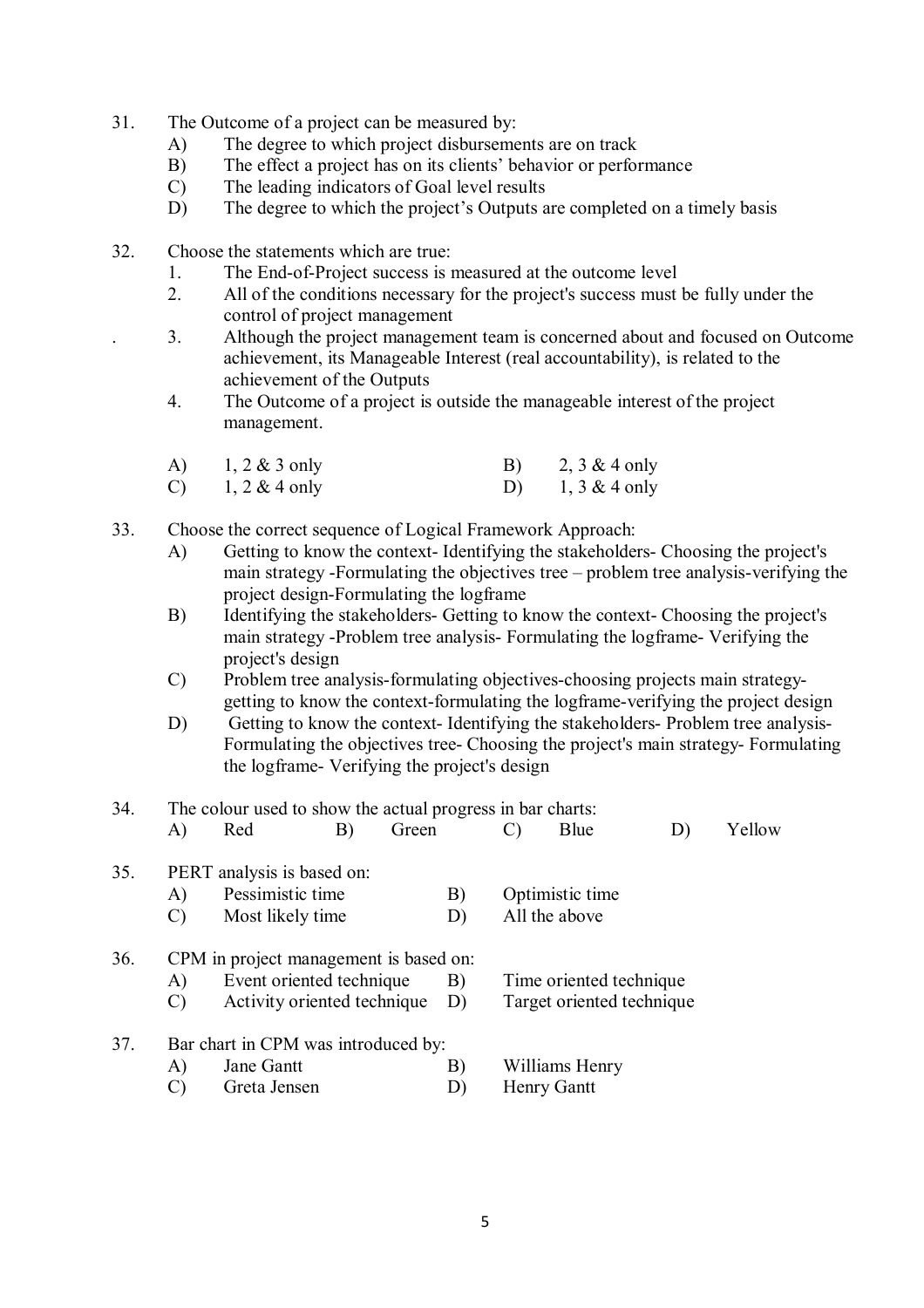| 38. | Match List 1 with List 2                                                                                           |                                                                 |             |             |                                                                                                 |  |  |
|-----|--------------------------------------------------------------------------------------------------------------------|-----------------------------------------------------------------|-------------|-------------|-------------------------------------------------------------------------------------------------|--|--|
|     |                                                                                                                    | a. Delphi Method                                                | 1.          |             | Prospective hazards analysis method that uses                                                   |  |  |
|     |                                                                                                                    |                                                                 |             |             | structured brainstorming with guide words                                                       |  |  |
|     |                                                                                                                    | b. Swift analysis                                               | 2.          |             | Used to arrive at a group opinion by surveying a panel                                          |  |  |
|     |                                                                                                                    | c. Decision Tree Analysis                                       | 3.          | of experts. |                                                                                                 |  |  |
|     |                                                                                                                    |                                                                 |             |             | A graphic representation of various alternative<br>solutions available to solve a given problem |  |  |
|     | d. Backtracking Method                                                                                             |                                                                 | 4.          |             | Algorithmic-technique for solving problems                                                      |  |  |
|     |                                                                                                                    |                                                                 |             |             | recursively by trying to build a solution incrementally,                                        |  |  |
|     | A)                                                                                                                 | $a-2, b-3, c-1, d-4$                                            |             | B)          | $a-4$ , $b-3$ , $c-2$ , $d-1$                                                                   |  |  |
|     | $\mathcal{C}$                                                                                                      | $a-2, b-1, c-3, d-4$                                            |             | D)          | $a-4$ , $b-1$ , $c-2$ , $d-3$                                                                   |  |  |
| 39. |                                                                                                                    |                                                                 |             |             | According to Rogers, the ability of the therapist to share the client's emotions is an          |  |  |
|     |                                                                                                                    | important process called<br>Reflection                          |             |             |                                                                                                 |  |  |
|     | A)<br>$\mathcal{C}$                                                                                                | Catharsis                                                       |             | B)<br>D)    | Empathy<br>Unconditional positive regard                                                        |  |  |
|     |                                                                                                                    |                                                                 |             |             |                                                                                                 |  |  |
| 40. |                                                                                                                    |                                                                 |             |             | Assertion (A): The Constitution of India does not allow the Chairman of a State                 |  |  |
|     |                                                                                                                    |                                                                 |             |             | Public Service Commission to take up any further employment under                               |  |  |
|     |                                                                                                                    | the Union / States Government.                                  |             |             |                                                                                                 |  |  |
|     | Reason $(R)$ :<br>The constitution is keen to ensure the independence of the Public<br>Service Commission members. |                                                                 |             |             |                                                                                                 |  |  |
|     |                                                                                                                    |                                                                 |             |             |                                                                                                 |  |  |
|     | A)                                                                                                                 | Both $(A)$ and $(R)$ are not correct                            |             |             |                                                                                                 |  |  |
|     | B)<br>$(A)$ is correct, but $(R)$ is not correct                                                                   |                                                                 |             |             |                                                                                                 |  |  |
|     | $\mathcal{C}$<br>D)                                                                                                | $(A)$ is not correct, but $(R)$ is correct                      |             |             | Both (A) and (R) are correct and R is the correct explanation of $(A)$                          |  |  |
|     |                                                                                                                    |                                                                 |             |             |                                                                                                 |  |  |
| 41. |                                                                                                                    |                                                                 |             |             | Which among the following is <b>not</b> the modern source of Hindu Law?                         |  |  |
|     | A)                                                                                                                 | Judicial Decisions                                              |             | B)          | Equity, Justice and Good Conscience                                                             |  |  |
|     | $\mathcal{C}$                                                                                                      | Legislation                                                     |             | D)          | Customs                                                                                         |  |  |
| 42. |                                                                                                                    |                                                                 |             |             | "Directive principles of State Policy are like a cheque on a Bank payable at the                |  |  |
|     |                                                                                                                    | convenience of the bank." Who made this observation?            |             |             |                                                                                                 |  |  |
|     | A)                                                                                                                 | <b>B</b> R Ambedkhar                                            |             | B)          | K. M Munshi                                                                                     |  |  |
|     | $\mathcal{C}$                                                                                                      | Jawaharlal Nehru                                                |             | D)          | Prof. K. T Shah                                                                                 |  |  |
| 43. |                                                                                                                    |                                                                 |             |             | The Hindu Marriage Act, 1955 provides the extend of Sapinda Relationship to --- degrees in      |  |  |
|     |                                                                                                                    |                                                                 |             |             | line of ascent through father and ---- degrees in line of ascent through mother                 |  |  |
|     | A)                                                                                                                 | 3 and 2<br>B)                                                   | $3$ and $4$ |             | 4 and 5<br>$\mathcal{C}$<br>D)<br>5 and 3                                                       |  |  |
|     |                                                                                                                    |                                                                 |             |             |                                                                                                 |  |  |
| 44. | Reason $(R)$ :                                                                                                     | Assertion (A): The Judges of a High Court cannot be transferred |             |             | The independence of judges of High Court is sought and maintained by                            |  |  |
|     |                                                                                                                    | the Constitution.                                               |             |             |                                                                                                 |  |  |
|     | A)                                                                                                                 |                                                                 |             |             | Both $(A)$ and $(R)$ are correct and R is the correct explanation of A                          |  |  |
|     | B)                                                                                                                 |                                                                 |             |             | Both (A) and (R) are correct and R is not the correct explanation of A                          |  |  |
|     | $\mathcal{C}$                                                                                                      | $(A)$ is not correct, but $(R)$ is correct                      |             |             |                                                                                                 |  |  |
|     | D)                                                                                                                 | $(A)$ is correct, but $(R)$ is not correct                      |             |             |                                                                                                 |  |  |

6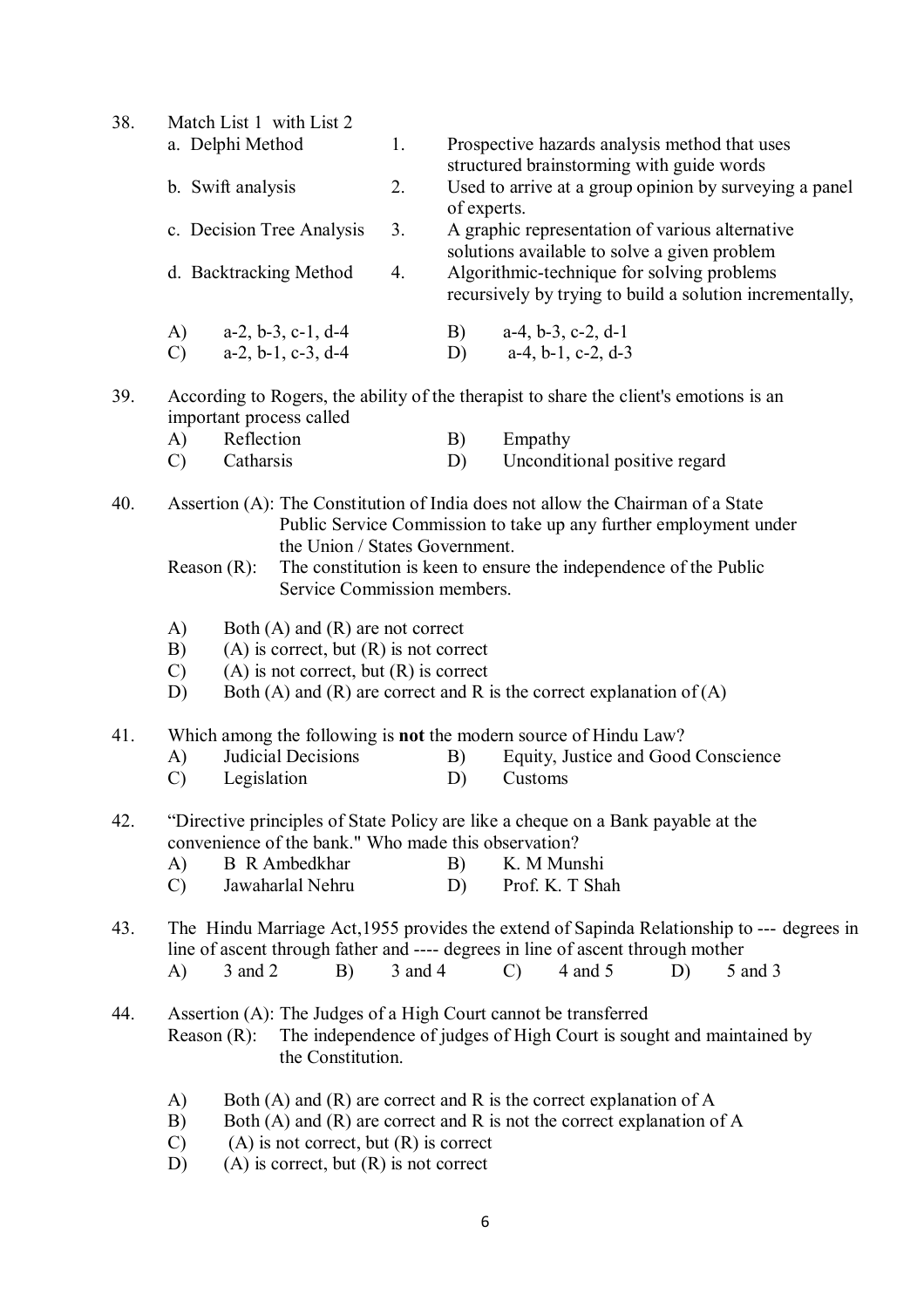- 45. Which of the following are essentials of a valid Muslim marriage?
	- 1. Sound mind and attained the age of puberty i.e. age of 15 years, may enter into a contract of marriage.
	- 2. A proposal made by or on behalf of one of the parties and acceptance of that proposal by or on behalf of the other party.
	- 3. Proposal and acceptance of marriage must be in presence and hearing of two male witnesses who must be Muslims and are of sound mind and major.
	- 4. Writing and religious ceremony is required.
	- A) 1, 3 & 4 only B) 1, 2 & 4 only C) 2, 3 & 4 only D) 1, 2 & 3 only
- 46. Suppression, regulation and prohibition of visual and audio matter in media that people consider as offensive and obscene is termed as:
	- A) Social censorship B) Cultural censorship
	- C) Ethical censorship D) Moral censorship
- 47. The educational foundation for community organization in social work is:
	- A) Lane Report in 1939
	- B) Great depression of 1920s
	- C) Published of Social Diagnosis in 1917
	- D) The National Conference of Charities and Corrections in 1915
- 48. It is the phase of community organizing that is the formation of more formal structure and the inclusion of more formal process of planning, implementing and evaluating of community wide activities
	- A) Pre-entry Phase
	- B) Entry Phase
	- C) Organising Building phase
	- D) Sustenance and Strengthening phase
- 49. The most 'controversial' and yet the most challenging method of social work profession." is: A) Social Welfare administration
	-
	- B) Social Research
	- C) Community Organisation
	- D) Social action
- 50. Which among the following is NOT the type of relationships between client system and change agent system according to Pincus and Minahan?
	- 1. Collaboration 2. Bargaining
	- 3. Conflictual 4. Compromising
	- A) 1,2 &3 only B) 2 &3 only C) 1 & 3 only D) 1,2 & 4 only
- 51. Choose the correct statements:
	- 1. Methods of social work practice like casework and group workdeveloped in the west
	- 2. Problems in the west were mainly psychosocial in nature, more focused to individual behaviour and social interactions
	- 3. Development of Freudian psychoanalytical and Erickson's psychosocial theories.
	- A) 1, 2 & 3 B) 2 & 3 only C) 1 & 3 only D) 1&2 only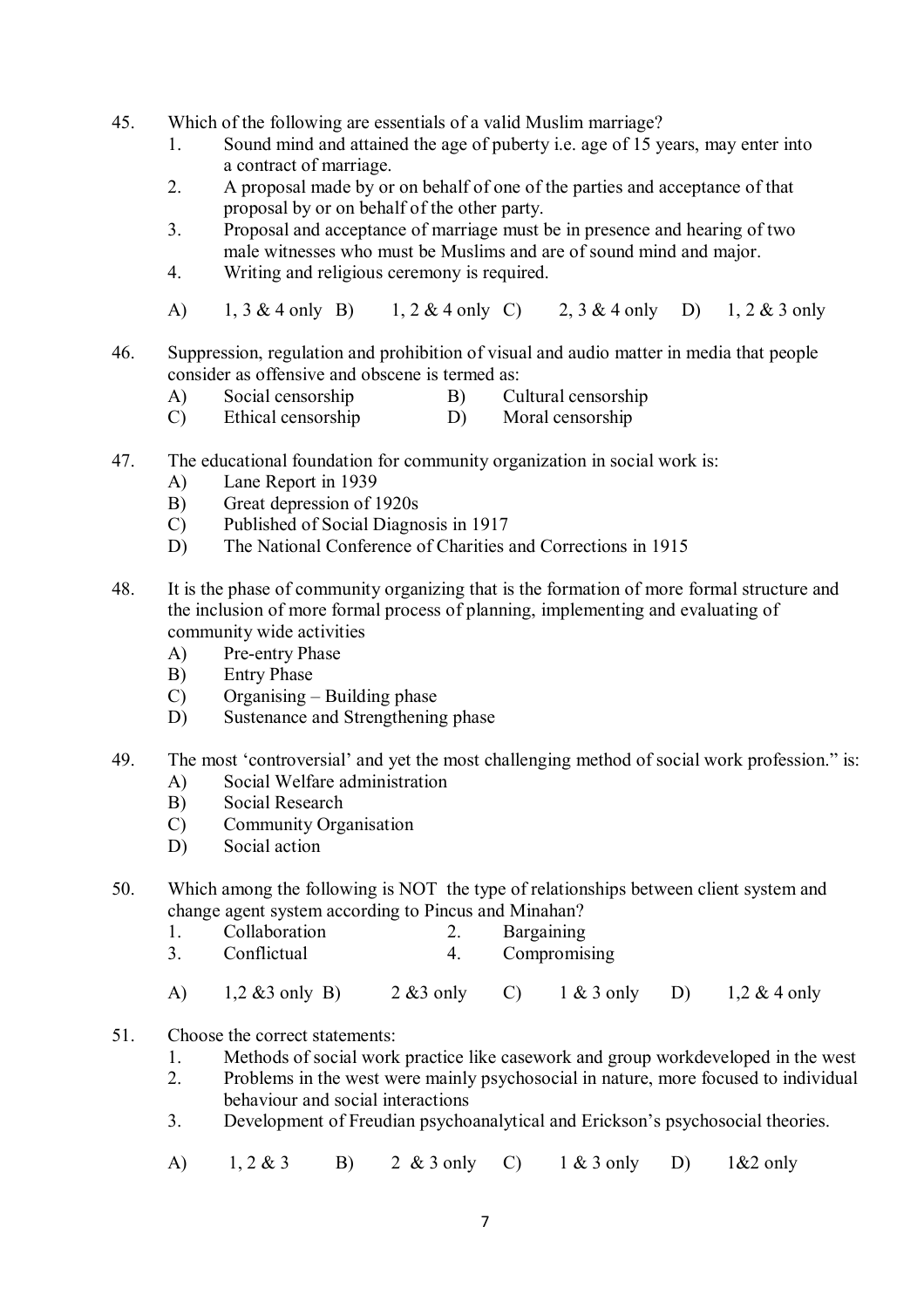- 52. Which among the following do not belong to Popular social action types
	-
- - A) Direct mobilization model B) Dialectical model<br>C) Conscientization model D) Institutional Model  $(C)$  Conscientization model D)
- 53. The approach that emphasizes the personality of the leader to study of leadership is:
	- A) Trait theories B) Group theories
	- C) Inspirational theories D) Contingency theories
- 54. Assertion (A): Many schools does not have a macro concentration, and almost all have a low percentage of macro course offerings

Reason (R): One of the reasons is that the curriculum is primarily clinical.

- A) Both (A) and  $a(R)$  are true and (R) is the correct explanation of (A)
- B) Both (A) and (R) are true and (R) is not the correct explanation of (A)
- $(C)$  (A) is true but  $(R)$  is false.
- D) (A) is false but  $(R)$  is true.
- 55. Welfare administration is referred to:
	- A) System of administration for social welfare
	- B) Method of policies governance
	- C) Translating social policies into a welfare program
	- D) All the above
- 56. Which among the following is not the category of administration according to Henry Fayol? A) Command B) Coordination C) Supervision D) Organisation

| 57. | Theory X deals with ----- kind of leadership.<br>Participative B)<br>Democratic<br>A)                                       |                      | Authoritarian D)                                                      | Paternalistic |
|-----|-----------------------------------------------------------------------------------------------------------------------------|----------------------|-----------------------------------------------------------------------|---------------|
| 58. | Match List 1 with List 2<br>a. System Approach<br>b. Human Relations Approach<br>c. Scientific Management<br>d. Bureaucracy | 1.<br>2.<br>3.<br>4. | Frederick Taylor<br><b>Chester Bernard</b><br>Elton Mayo<br>Max Weber |               |
|     | $a-2$ , $b-3$ , $c-1$ , $d-4$<br>A)                                                                                         | $\mathbf{B}$         | $a-1$ , $b-4$ , $c-2$ , $d-3$                                         |               |

- 59. Comparing non-profit organizations to for-profit organizations, which of the following statements is **not** correct?
	- A) The mission statement of non-profit organizations usually revolves around being the best in a particular sector.
	- B) With not-for-profit 'products', there is typically a weaker unique selling proposition.
	- C) Price has different connotations in not-for-profit situations

C) a-2, b-4, c-1, d-3 D) a-2, b-3, c-4, d-1

D) In the not-for-profit environment, it may be necessary to develop a campaign to drive behaviour in all targets rather than a specific audience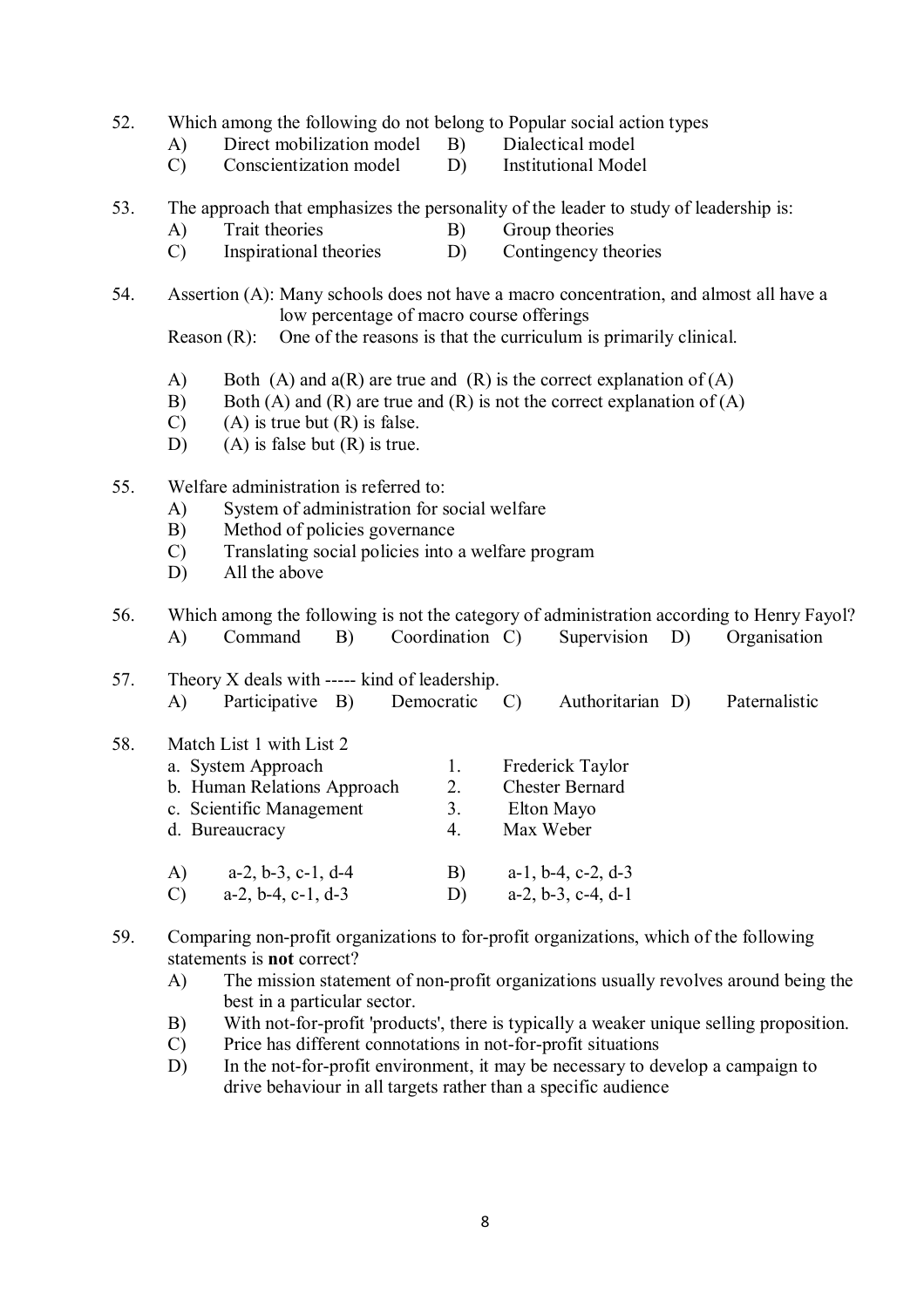- 60. An aggregate of non-governmental organizations and institutions that manifest and act for furthering the interests and will of citizens is known as:
	- A) Mass media B) Interest group
		-
	- C) Civil society D) Pressure group
- 61. Which of the following best describes how social class is related to social stratification?
	- A) The terms social stratification and social class mean the same thing
	- B) Each layer has many layers of social stratification
	- C) Stratification exists in caste systems, whereas social classes only exist in noncaste systems
	- D) Each layer of social stratification constitutes a social class.
- 62. The theories which assume that all societies follow the same path, evolving from simple to complex through uniform sequences are known as:
	- A) Unilateral theories B) Sequential theories<br>
	C) Evolutionary theories D) Unilinear theories
	- Evolutionary theories
- 63. Expansion of trade, division of labour, specialisation and rising productivity' are the features of:
	- A) Democracy B) Capitalism
	- C) Socialism D) Post Industrialisation
- 64. Which one of the following impacts of globalization on relative deprivation is true?
	- A) Relative deprivation disappeared
	- B) Relative deprivation decreased
	- C) There is no impact on relative deprivation
	- D) Relative deprivation increased
- 65. Sanskritisation is a form of
	- A) Social mobility B) Social Movement
	- C) Social change D) Social disorganisation
- 66. Which of the following factors is not an important part of the "relative deprivation" theory of revolutions?
	- A) Revolutions are caused by discontent, which is often related to social inequalities
	- B) Social psychological dynamics are important.
	- C) Rising expectations cause important groups of actors to become dissatisfied with the status quo
	- D) Revolutions are more likely when important groups of actors' rational calculation of interests change so that revolutionary participation seems rational.
- 67. Choose the correct sequence of 'Stages of Social Movements' as explained by Blumer and Tilly?
	- A) Emerge-Coalesce-bureaucratise–success-failure-decline
	- B) Emerge-bureaucratise-Coalesce-decline
	- C) Preliminary-coalescence-institutionalization-decline
	- D) Emerge-Coalescence-success/failure-decline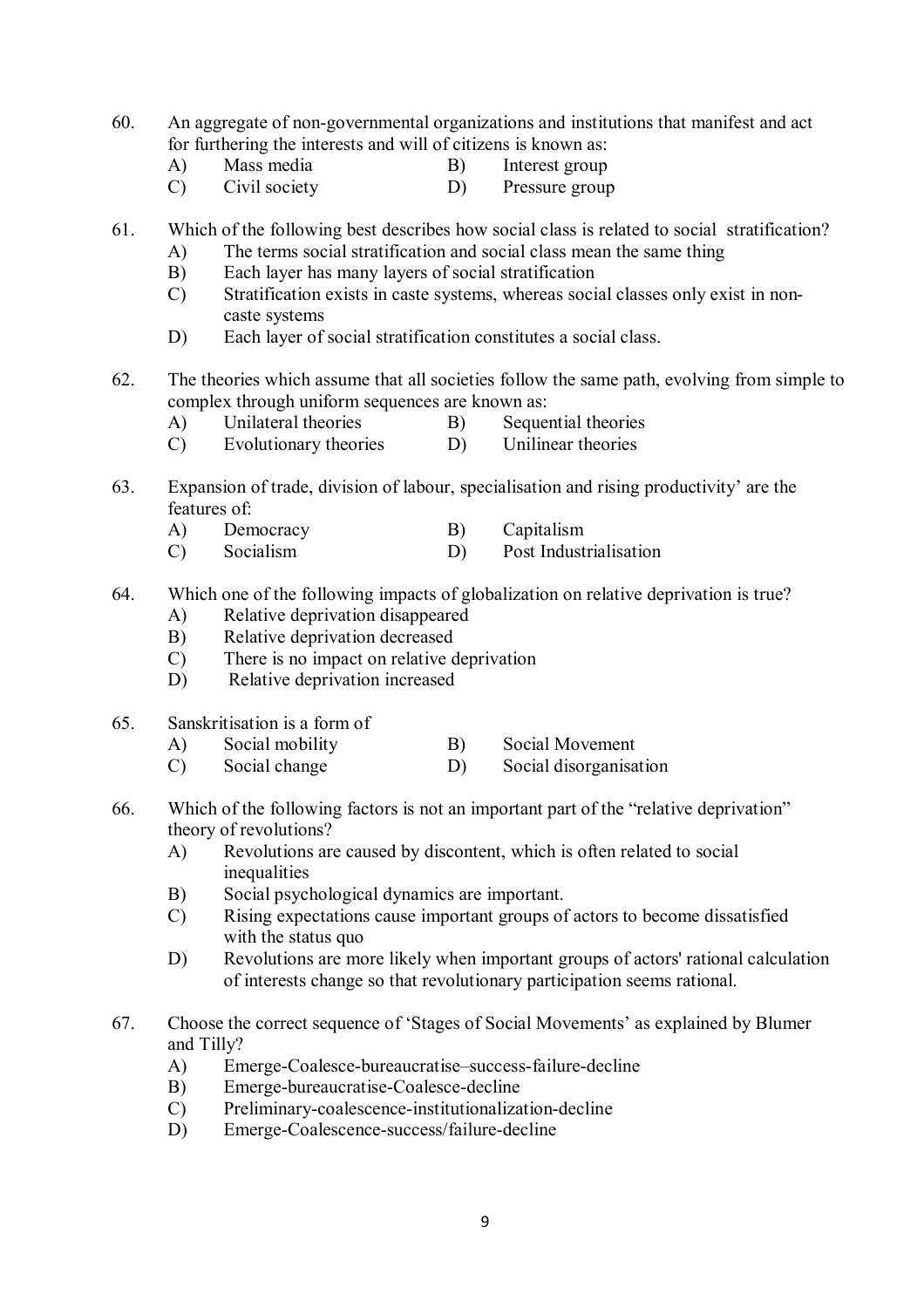- 68. Assertion (A): Group interaction should be guided for accomplishment of group goals. Reason (R): There is a need for free interaction among group members without any guidance.
	- A) Both (A) and (R) are true and (R) is the correct explanation of (A)
	- B) Both (A) and (R) are true and (R) is not the correct explanation of (A)
	- $(C)$  (A) is true but  $(R)$  is false
	- D) (A) is false but  $(R)$  is true
- 69. Programme planning in group work practice includes
	- A) Group members participates
	- B) Group members interests
	- C) The programme contents
	- D) All the above
- 70. Responsibility for the choice of programme in group work rests with:
	- A) Members of the group
	- B) Group worker
	- C) The Agency
	- D) Members of the group with the help of group worker
- 71. Assertion (A): In the beginning the worker should place emphasis on warmth and friendliness rather than on group organization or planning.
	- Reason (R): The greatest single element in the beginning stages of work with the group is the worker's ability to accept the group as it is, with both strengths and limitations, positives and negatives.
	- A) Both (A) and (R) are true and (R) is the correct explanation of (A)
	- B) Both (A) and (R) are true and (R) is not the correct explanation of (A)
	- $(C)$  A) is true but  $(R)$  is false.
	- D) (A) is false but (R) is true.

# 72. The Gurgaon Experiment was popularized by: A) Bryan B) S. K Dey C) Hatch D) Vinobhave

- 73. What is the forerunner of community practice today?<br>
A) Charity organisation Society B) Friendly visitors
	- A) Charity organisation Society  $\overline{B}$
	- C) Play ground movement D) Settlement House Movement
- 74. Assertion (A): The State promotes, with special care, the educational and economic interests of Scheduled Tribes and Scheduled Castes
	- Reason (R): The Welfare State's primary functions include Protection and promotion of Social justice for the weaker and under privileged sections.
	- A) Both (A) and (R) are correct and R is the correct explanation of A
	- B) Both (A) and (R) are correct and R is not the correct explanation of A
	- $(C)$  (A) is not correct, but  $(R)$  is correct
	- D) (A) is correct, but  $(R)$  is not correct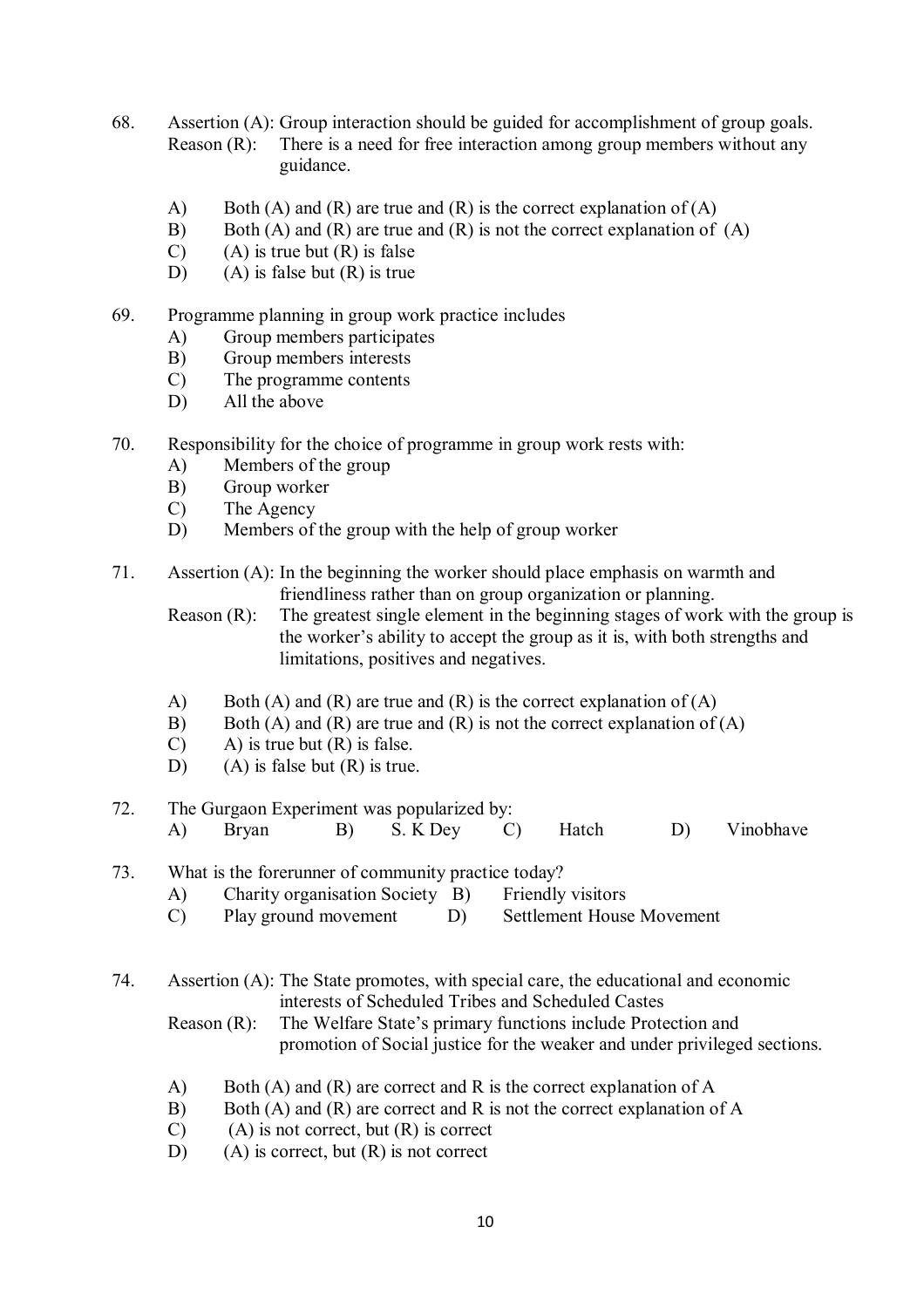- 75. An effective ceiling price will:
	- A) Result in a product shortage
	- B) Clear the Market
	- C) Result in a product surplus
	- D) Encourage new firms to enter the industry
- 76. In which following instance will both the quantity and the equilibrium price rise?
	- A) When demand and supply decline, but decline in the demand exceeds the decline in supply.
	- B) When demand and supply increase, but the rise in demand exceeds the rise in supply.
	- C) When demand and supply decline, but the decline in supply exceeds decline in the demand
	- D) When demand and supply increase, but the rise in supply exceeds the rise in demand
- 77. Which of the following statements about factors of production is false?
	- A) The factor of production termed labour means human resources
	- B) The factor of production termed land means natural resources
	- C) The factor of production termed capital means the money which the owners of firms need in order to set their firms up.
	- D) The term 'factors of production' is another term for resources.
- 78. In a capitalist economy prices are determined by:

|  | Corporates B) |  | Government C) |  | Market forces D) | Competition |
|--|---------------|--|---------------|--|------------------|-------------|
|--|---------------|--|---------------|--|------------------|-------------|

### 79. Which programme gives the slogan of Garibi Hatao?

| .   | which programme gives the stogan or ourior riance.<br>$3rd$ five year plan | $5th$ five-year plan                               |
|-----|----------------------------------------------------------------------------|----------------------------------------------------|
|     | $6th$ five year plan<br>$\bigcap$                                          | $7th$ five-year plan                               |
| 80. | Match List 1 with List 2                                                   |                                                    |
|     | a. Autonomous Consumption                                                  | The desired savings during the period of one year. |

- b. Induced Investment 2. An investment which is not influenced by expected Profitability.
- c. Autonomous Investment  $\qquad \qquad$  3. It is the consumption expenditure when income is 0
- d. Ex-ante saving 4. An investment which is influenced by expected Profitability

| A) $a-4, b-1, c-3, d-2$ | B) $a-3$ , b-4, c-2, d-1 |
|-------------------------|--------------------------|
| C) $a-3, b-2, c-4, d-1$ | D) $a-1, b-2, c-3, d-4$  |

- 81. Identify the broad approaches to eclecticism::
	- 1. Technical eclecticism 2. Theoretical integration
	- 3. Assimilative integration 4. Common factors
	- A) 1 & 3 only B) 2 & 4 only C) 1, 2 & 3 only D) 1, 2, 3 & 4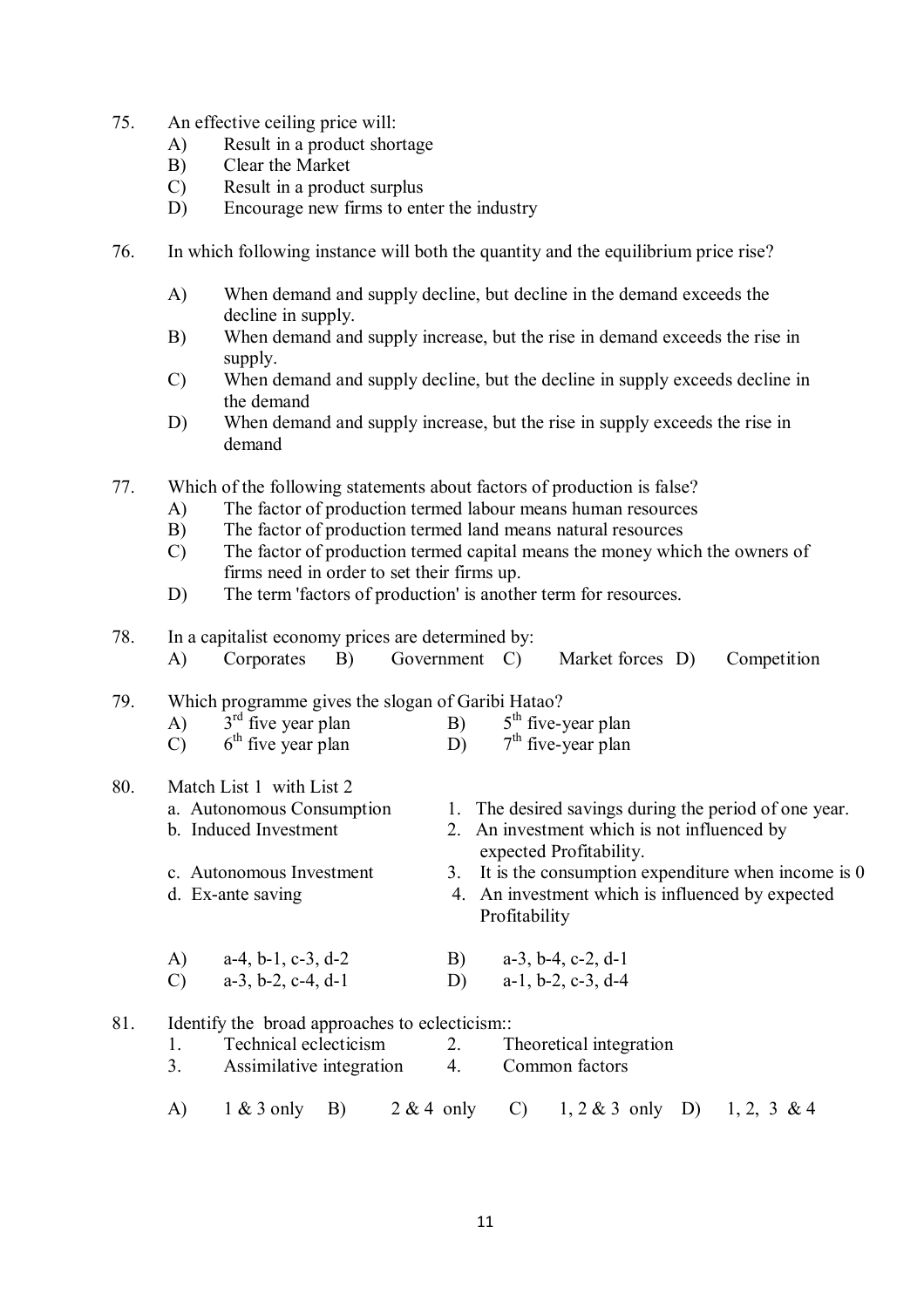- 82. Interviewing requires:
	- A) Ability to communicate
	- B) Ability to relate
	- C) Ability to listen and note down
	- D) All the above

83. Group polarization refers to the tendency whereby

- A) Groups make decisions that are more extreme than the individuals' opinions
- B) Members of a deliberating group move toward a more extreme point in whatever direction is indicted by the members' predelineration tendency
- C) Conflict of individuals' extreme opinions causes the group to side with the majority
- D) The opinions of the minority shift to the majority groups make decisions that are less extreme than the individuals' opinions.
- 84. According to Sociologist, primary group displays<br>A) Social Seurity B) Social
	- A) Social Seurity B) Social structure
	- C) Personal orientation D) Human Development
- 85. In which of the five stages of group development suggested by Tuckman well-established and the team is mature, organized, and well-functioning.
	- A) Forming B) Norming C) Performing D) Disbonding
- 86. The presence of a heterogeneous mix of individuals within a group is called:
	- A) Maintenance grouping
	- B) Task-oriented grouping
	- C) Treatment-oriented grouping
	- D) Group diversity

## 87. Identify the major styles of conflict management by Thomas Kilmann

- 1. Collaborating 2. Competing 3. Avoiding
- 4. Accommodating 5. Compromising
- A) 1 & 3 only B) 2 & 4 only<br>
C) 1, 2, 3 & 4 only D) 1, 2, 3, 4 & C) 1, 2, 3 & 4 only D) 1, 2, 3, 4 & 5

#### 88. Choose the correct statements:

- 1. Morale refers to the attitude of a person towards his work and environment<br>2. According to Prof. Jucius morale consists of What is it? What does it do?
- 2. According to Prof. Jucius, morale consists of: What is it? What does it do? Where does it reside? Whom does it affect? and what does it affect?
- 3. Individual morale is more important than group morale in social group work
- A) 1 & 2 only B) 2 & 3 only C) 1 & 3 only D) 1, 2 & 3

## 89. Recognition and understanding of each client's unique qualities and the differential use of principles and methods in assisting each toward a better adjustment is:

- A) Principle of acceptance
- B) Principle of individualization
- C) Principle of Non-judgmental attitude
- D) Principle of starting with client's pace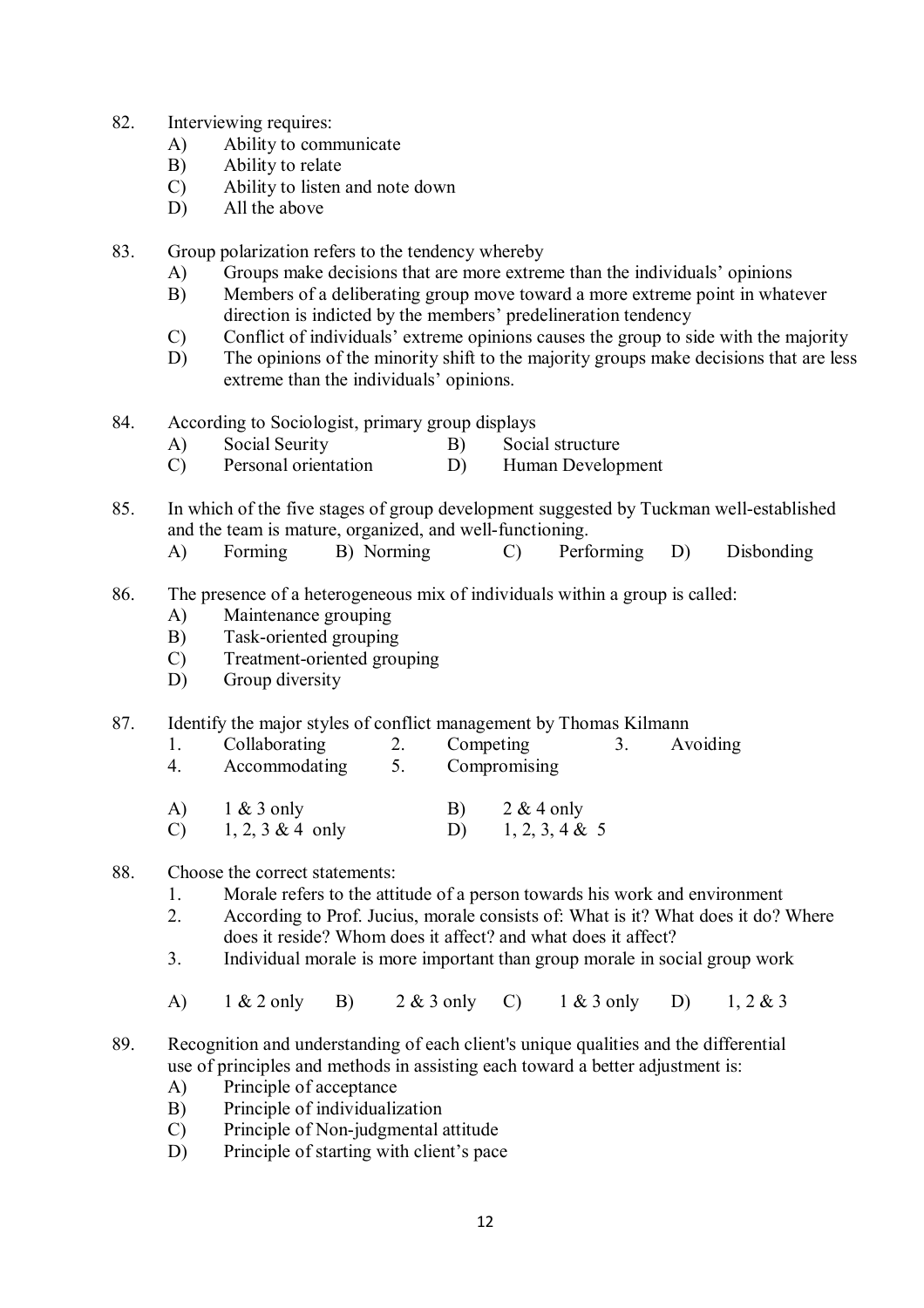| 90.                                                                                                                                                                                                                    |                                 | Assertion (A): Generalist perspective of social work has promoted a focus on<br>empowerment and the strength perspective                                                                                                               |  |          |  |                                                                                                                                                        |    |                |  |  |
|------------------------------------------------------------------------------------------------------------------------------------------------------------------------------------------------------------------------|---------------------------------|----------------------------------------------------------------------------------------------------------------------------------------------------------------------------------------------------------------------------------------|--|----------|--|--------------------------------------------------------------------------------------------------------------------------------------------------------|----|----------------|--|--|
|                                                                                                                                                                                                                        |                                 | Reason $(R)$<br>Clinical social work has drifted away from the historical helping<br>profession that advocates the importance of a collaborative, warm,<br>empathic, supportive worker-client relationship                             |  |          |  |                                                                                                                                                        |    |                |  |  |
|                                                                                                                                                                                                                        | A)<br>B)<br>$\mathcal{C}$<br>D) | Both (A) and (R) are true and (R) is not the correct explanation of $(A)$<br>Both (A) and (R) are true and (R) is the correct explanation of $(A)$<br>$(A)$ is true but $(R)$ is false.<br>$(A)$ is false but $(R)$ is true.           |  |          |  |                                                                                                                                                        |    |                |  |  |
| 91.                                                                                                                                                                                                                    |                                 | Match List 1 with List 2<br>a. Social Case Work: An introductory description 1. Helen Harris Perlman<br>b. Theory and Practice of Social Case Work<br>c. Social Casework: A Problem-Solving Process<br>d. Language of social casework. |  |          |  | 2. Mary Richmond<br>3. Noel Timms<br>4. Gordon Hamilton                                                                                                |    |                |  |  |
|                                                                                                                                                                                                                        | A)<br>$\mathcal{C}$ )           | $a-4, b-2, c-3, d-1$<br>$a-2$ , $b-4$ , $c-1$ , $d-3$                                                                                                                                                                                  |  |          |  | B) $a-1, b-4, c-2, d-3$<br>D) $a-2, b-3, c-1, d-4$                                                                                                     |    |                |  |  |
| Casework consists of "those processes which develop personality through adjustments<br>92.<br>consciously effected, individual by individual, between man and their social<br>environment" is the definition given by: |                                 |                                                                                                                                                                                                                                        |  |          |  |                                                                                                                                                        |    |                |  |  |
|                                                                                                                                                                                                                        | A)<br>$\mathcal{C}$             | Helen Harris Pearlman<br>Werner W. Boehm.                                                                                                                                                                                              |  | B)<br>D) |  | Gorden Hamilton<br>Mary Richmond                                                                                                                       |    |                |  |  |
| 93.                                                                                                                                                                                                                    |                                 | Choose the correct statements:                                                                                                                                                                                                         |  |          |  |                                                                                                                                                        |    |                |  |  |
|                                                                                                                                                                                                                        | 1.                              | Hollis has described worker-client relationship as the "Major determinant" of<br>helping process                                                                                                                                       |  |          |  |                                                                                                                                                        |    |                |  |  |
|                                                                                                                                                                                                                        | 2.                              | Biestek has described worker-client relationship as the "Soul" of helping<br>endeavour                                                                                                                                                 |  |          |  |                                                                                                                                                        |    |                |  |  |
|                                                                                                                                                                                                                        | 3.                              | Pearlman has described worker-client relationship as the "heart" of helping<br>process                                                                                                                                                 |  |          |  |                                                                                                                                                        |    |                |  |  |
|                                                                                                                                                                                                                        | 4.                              |                                                                                                                                                                                                                                        |  |          |  | Utilization of crisis intervention methods can help restore one's mental state<br>and prevent any psychological trauma immediately following a crisis. |    |                |  |  |
|                                                                                                                                                                                                                        | A)                              | 2, $3 \& 4$ only B) $3 \& 4$ only C) $2 \& 3$ only                                                                                                                                                                                     |  |          |  |                                                                                                                                                        | D) | $1, 2, 3 \& 4$ |  |  |
| 94.                                                                                                                                                                                                                    |                                 | Select the correct sequence of evolution of Panchayat Raj.                                                                                                                                                                             |  |          |  |                                                                                                                                                        |    |                |  |  |

- 1. National Extension Service
- 2. Ashok Mehta Committee Report<br>3 Balwant Rai Mehta Committee Report
- 3. BalwantRai Mehta Committee Report<br>4.  $73<sup>rd</sup>$  Amendment of the Constitution
- 73<sup>rd</sup> Amendment of the Constitution

A) 2, 3, 1, 4 B) 1, 3, 4, 2 C) 4, 3, 2, 1 D) 1, 3, 2, 4

- 95. In India, coins are issued by:
	- A) Reserve bank of India<br>B) Ministry of finance
	- Ministry of finance
	- C) Ministry of urban development<br>D) State bank of India
	- State bank of India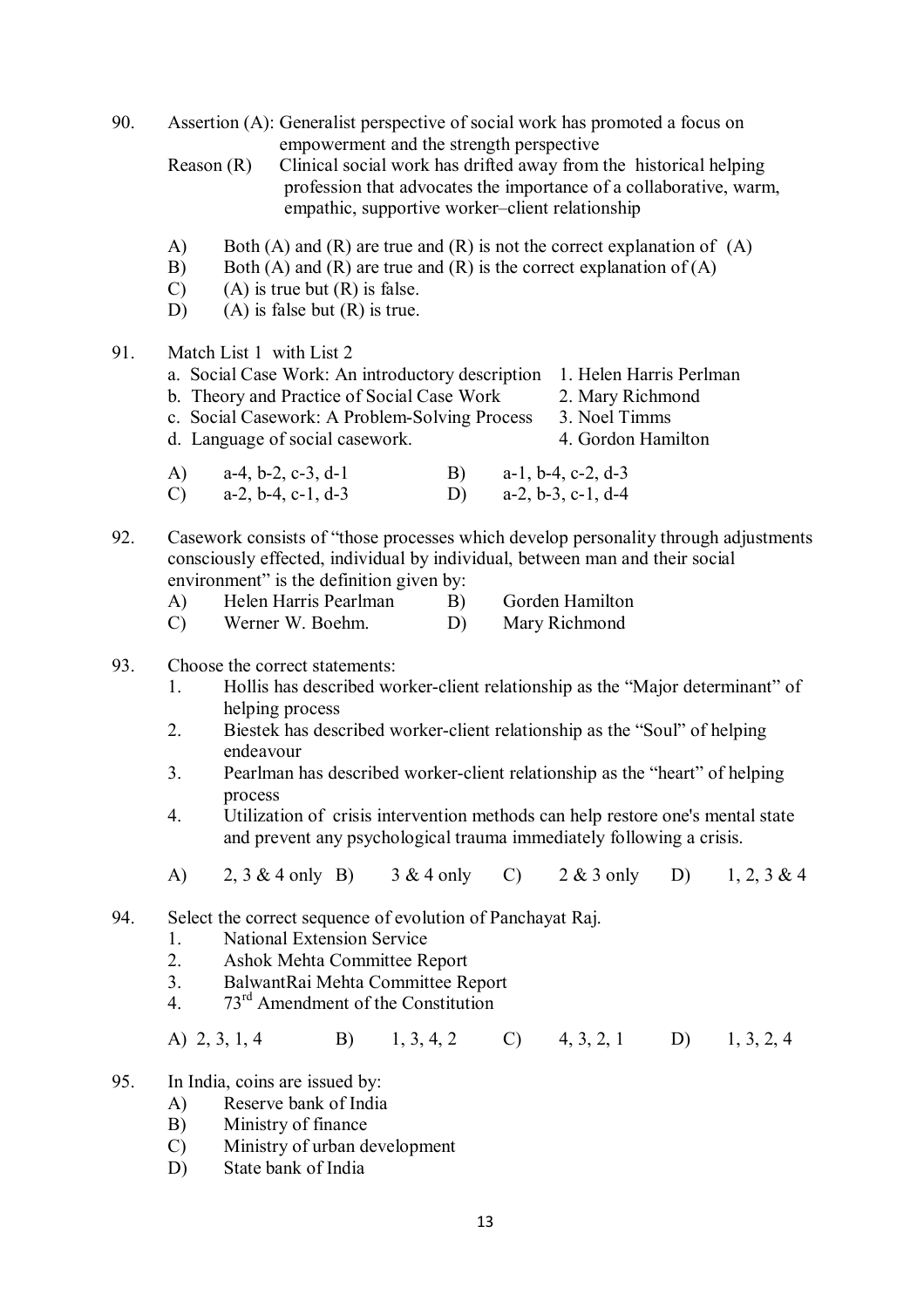96. Assertion (A): Growth and social justice is the central objective of Indian plans. Reason (R): India opted for planning to utilize available resources efficiently and to establish social justice.

- A) Both (A) and (R) are true and (R) is the correct explanation of (A)
- B) Both (A) and (R) are true and (R) is not the correct explanation of (A) C) (A) is true but (R) is false.
- (A) is true but  $(R)$  is false.
- $D$ ) (A) is false but (R) is true.

| 97.  |                                                                                                                       | Match List 1 (Organizations) with List 2 (Headquarters)                  |                |         |                                                                                       |  |  |
|------|-----------------------------------------------------------------------------------------------------------------------|--------------------------------------------------------------------------|----------------|---------|---------------------------------------------------------------------------------------|--|--|
|      | a.                                                                                                                    | <b>TRIPS</b>                                                             | 1.             | Mexico  |                                                                                       |  |  |
|      | $\mathbf b$ .                                                                                                         | World Bank                                                               | 2.             | Morocco |                                                                                       |  |  |
|      | $\mathbf{c}$ .                                                                                                        | <b>GATT</b>                                                              | 3 <sub>1</sub> |         | Washington                                                                            |  |  |
|      | d.                                                                                                                    | G20                                                                      | 4.             | Geneva  |                                                                                       |  |  |
|      | A)                                                                                                                    | $a-1$ , $b-4$ , $c-3$ , $d-2$                                            |                | B)      | $a-2$ , $b-4$ , $c-1$ , $d-3$                                                         |  |  |
|      | $\mathcal{C}$                                                                                                         | $a-3$ , $b-2$ , $c-4$ , $d-1$                                            |                | D)      | $a-2$ , $b-3$ , $c-4$ , $d-1$                                                         |  |  |
| 98.  | termed as:                                                                                                            |                                                                          |                |         | The way sensory information is organized, interpreted, and consciously experienced is |  |  |
|      | A)                                                                                                                    | Sensation                                                                |                | B)      | Perception                                                                            |  |  |
|      | $\mathcal{C}$                                                                                                         | Transduction                                                             |                | D)      | <b>Sensory Adaptation</b>                                                             |  |  |
| 99.  |                                                                                                                       | Cues that require two ears are referred to as:                           |                |         |                                                                                       |  |  |
|      | $\bf{A}$                                                                                                              | Monaural cues                                                            |                | B)      | Monocular cues                                                                        |  |  |
|      | $\mathcal{C}$                                                                                                         | Binaural cues                                                            |                | D)      | Binocular cuesa                                                                       |  |  |
|      |                                                                                                                       |                                                                          |                |         |                                                                                       |  |  |
| 100. |                                                                                                                       |                                                                          |                |         | A circadian rhythm is a biological rhythm that takes place over a period of:          |  |  |
|      | A)                                                                                                                    | 28 days<br>B)                                                            | Two weeks      |         | One week<br>$\mathcal{C}$<br>D)<br>About 24 hours                                     |  |  |
| 101. |                                                                                                                       | Match List 1 with List 2                                                 |                |         |                                                                                       |  |  |
|      |                                                                                                                       | a. The process in which we accept standards                              |                |         | 1. Reaction formation                                                                 |  |  |
|      |                                                                                                                       | to be true to avoid scrutiny.                                            |                |         |                                                                                       |  |  |
|      |                                                                                                                       | b. Attribution of our negative self-concepts<br>of our self onto others. |                |         | 2. Introjection                                                                       |  |  |
|      |                                                                                                                       | c. The process of masking negative emotions or                           |                |         | 3. Projection                                                                         |  |  |
|      | self-concepts by doing the exact opposite                                                                             |                                                                          |                |         |                                                                                       |  |  |
|      | d. The process of taking negative self-concepts and<br>4. Sublimation<br>diverting them into more socially acceptable |                                                                          |                |         |                                                                                       |  |  |
|      | $\bf{A}$                                                                                                              | $a-1$ , $b-2$ , $c-3$ , $d-4$                                            |                | B)      | $a-2$ , $b-4$ , $c-1$ , $d-3$                                                         |  |  |
|      | $\mathcal{C}$                                                                                                         | $a-3$ , $b-1$ , $c-2$ , $d-4$                                            |                | D)      | $a-2, b-3, c-1, d-4$                                                                  |  |  |
|      |                                                                                                                       |                                                                          |                |         |                                                                                       |  |  |
| 102. |                                                                                                                       | exhibit the trait called:                                                |                |         | The counselor who consistently behaves in accordance with his values and perception   |  |  |
|      | A)                                                                                                                    | Congruence                                                               |                | B)      | Genuineness                                                                           |  |  |

| $\lambda$ $\lambda$ $\lambda$ | $\cup$ Ungruvno | <b>OVINHIUMO</b>              |
|-------------------------------|-----------------|-------------------------------|
|                               | Empathy         | Unconditional positive regard |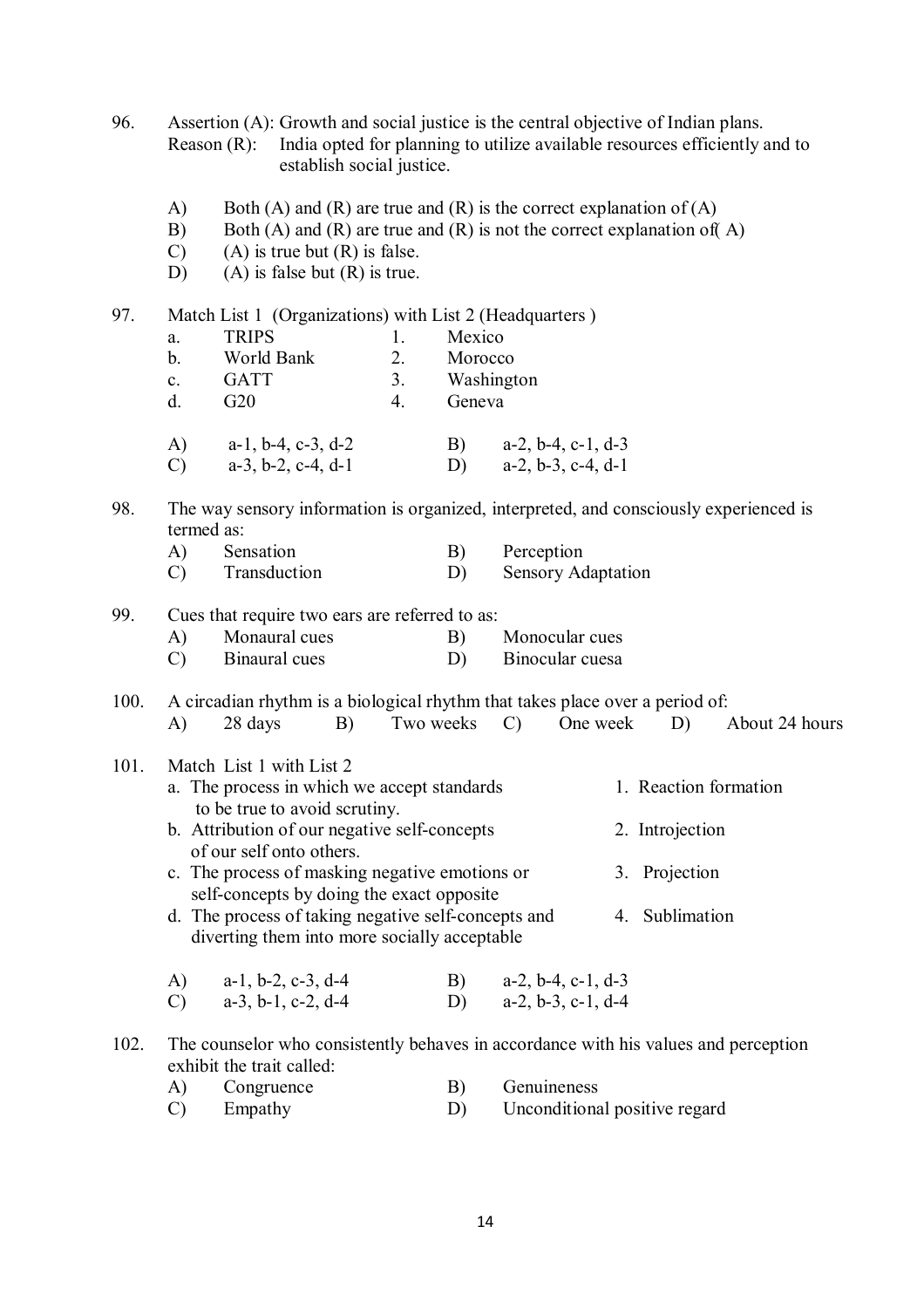- 103. The concept of 'grand-generativity' refers to:
	- A) Having grandchildren
	- B) Younger generations teaching those in older generations to understand new concepts relating to changes in the modern world
	- C) The creation of large and significant projects that contribute to wider society
	- D) People developing their abilities and transmitting knowledge and values to younger generations in later life.

104. Which among the following is NOT a general philosophical preposition of counseling? A) Counselling enable person-environment fit

- B) Counselling considers physical and psychosocial environment
- C) Counselling is a clearly defined relationship
- D) It aims to promote human growth and development
- 105. Problem solving model was developed by:<br>A) Helen Perlman B)
	- A) Helen Perlman B) Mary Richmond
	- C) Carl Rogers D) Jessie Taft
- 106. "The Casework Relationship' is a seminal work in the social work literature. Who is the author of the book?
	- A) Virginia Robinson B) Felix Biestek
	- C) Gordon Hamilton D) Helen Harris Pearlman
- 107. Choose the correct sequence of social case work process as explained by Taber & Taber (1985):
	- A) Exploration-Engagement- Planning-Intervention-Evaluation-Disengagement
	- B) Planning- Engagement-Exploration- Intervention-Evaluation-Disengagement
	- C) Engagement-Exploration-Planning-Intervention-Evaluation-Disengagement
	- D) Exploration-Planning-Engagement- Intervention-Evaluation-Disengagement
- 108. Match List 1 with List 2

|      | a. Hypostress                                  | Direct Way of Coping with stress                                                            |  |
|------|------------------------------------------------|---------------------------------------------------------------------------------------------|--|
|      | b. Problem focused coping                      | 2. Defense Mechanism                                                                        |  |
|      | c. Emotion focused coping                      | 3. Lack of challenging work                                                                 |  |
|      | d. Two negative goals                          | 4. Avoidance-Avoidance Conflict                                                             |  |
|      | $a-1$ , $b-4$ , $c-3$ , $d-2$<br>A)            | $a-2, b-4, c-1, d-3$<br>B)                                                                  |  |
|      | $a-3$ , $b-1$ , $c-2$ , $d-4$<br>$\mathcal{C}$ | $a-2, b-3, c-4, d-1$<br>D)                                                                  |  |
| 109. |                                                | A method of learning that involves the conditioning of new stimuli to existing response is: |  |
|      | Classical Conditioning                         | R)<br><b>Conduction</b>                                                                     |  |

- A) Classical Conditioning B) Operant C<br>
C) Modelling D) Count Modelling D) Counter conditioning
- 110. In an agoraphobic client, a counselor uses systematic desensitization to reduce: A) Depression B) Anxiety C) Mania D) Psychosis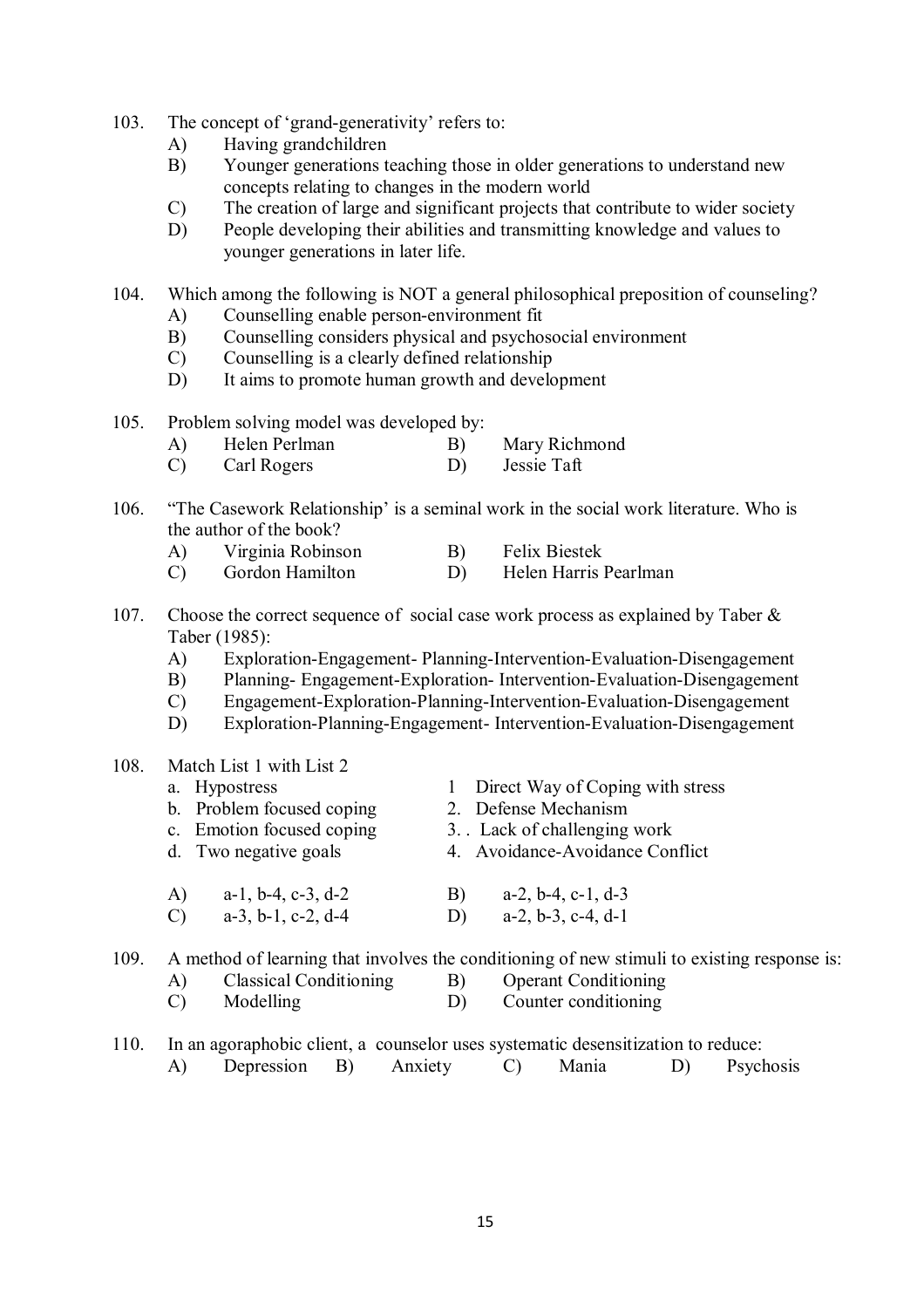- 111. According to Adler's theory of Individual Psychology, when an individual's 'real self' and 'self-ideal' do not match
	- A) The individual will seek ego gratification
	- B) Individual becomes extroverted than introverted
	- C) Feeling of inferiority arise
	- D) Form a behavioural stand point
- 112. "Empty Chair" is a group technique used by counselors in:
	- A) Behavioural B) Transactional Analysis
	- C) Directive consuelling D) Gestalt
- 113. Match List 1 with List 2
	- a. GordenAllport 1. Family Constellation b. Alfred Adler 2. Cognitive dissonance
	- c. Leon Festinger 3. Introversion-Extroversion
	- d. Carl Jung 4. Traits and values
	- A) a-1, b-2, c-3, d-4 B) a-2, b-4, c-1, d-3<br>C) a-4, b-1, c-2, d-3 D) a-4, b-3, c-1, d-2 C) a-4, b-1, c-2, d-3 D)
- 114. Among the following which type of group counselor views people as basically positive and moving toward self-actualization?
	- A) Psychoanalyst B) Behavioural C) Group centered D) Directive
- 115. Match List 1 with List 2
	- a. Explicit memory 1. knowledge that can be consciously remembered b. Episodic memory 2. the first-hand experiences that we have had c. Semantic memory 3. our knowledge of facts and concepts about 1 3. our knowledge of facts and concepts about the world d. Procedural memory 4. Our often unexplainable knowledge of how to do things A) a-1, b-4, c-3, d-2 B) a-2, b-4, c-1, d-3 C) a-1, b-2, c-3, d-4 D) a-2, b-3, c-4, d-1

116. Babies born with Down syndrome (trisomy-21) are often

- A) Blind B) Unusually aggressive C) Abnormally dwarf D) Born to older parents
- 117. The  $23<sup>rd</sup>$  pair of chromosomes is in male designated as----- and in female is designated as----.
	- A) XY; XX B) XX; XY C) XO;XXY D) XXY; XO
- 118. The five dimensions of Martin Seligman's PERMA model are:
	- A) Patience, Energy, Reasoning, Management, Acceptance
	- B) Positive emotions, Engagement, Relationships, Meaning, Accomplishment
	- C) Polecat, Echidna, Rat, Mouse, Anteater
	- D) Placidity, Equitability, Resilience, Measurement, Adaptation